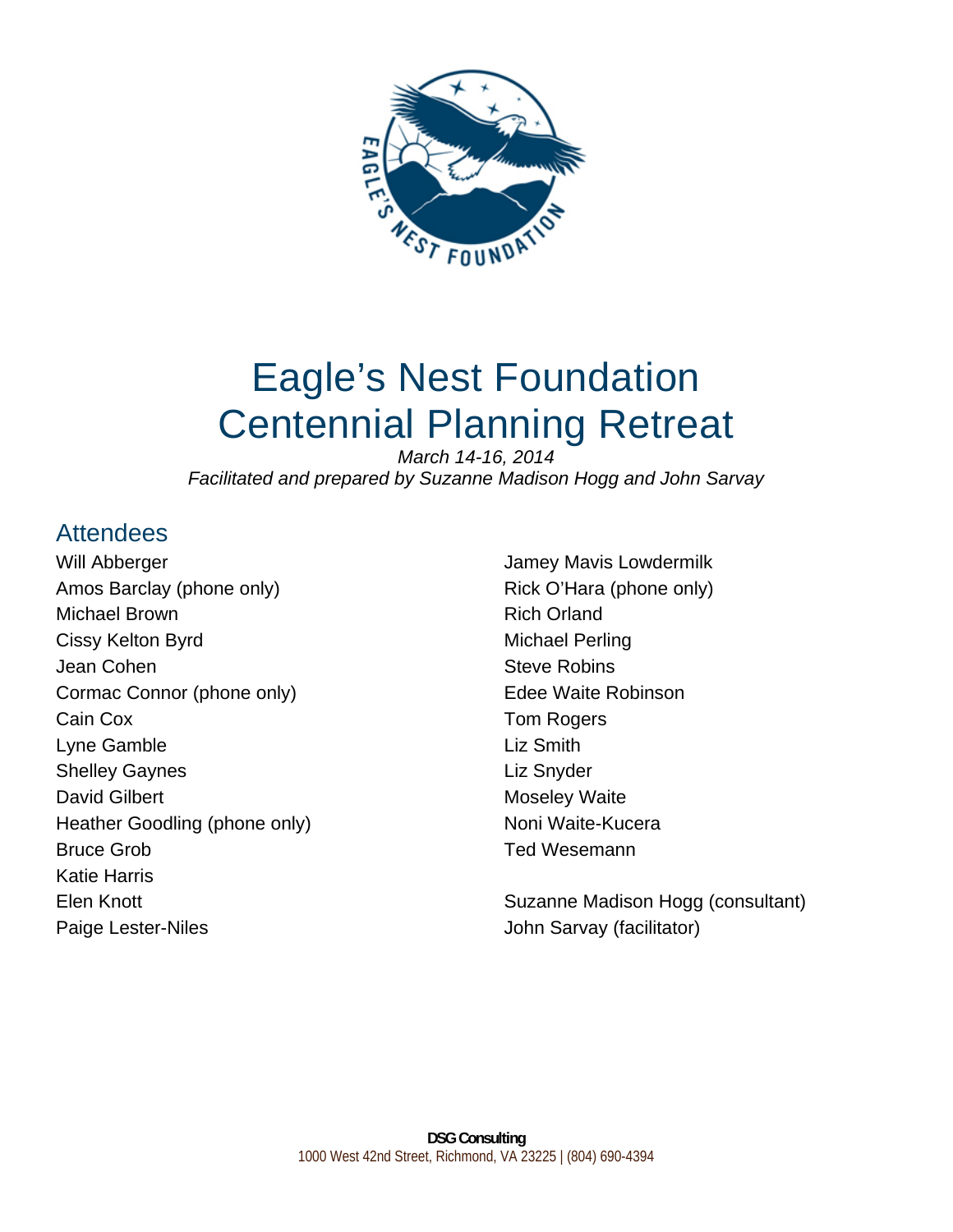# **Centennial Priorities**



To most fully live into our mission and to appropriately respond to changes in the world around us, what are the priorities we are committed to achieving by our centennial?

- **Empower a community of educators**
- **Cultivate and celebrate our sense of place**
- **Share our story**
- **Build financial resiliency**





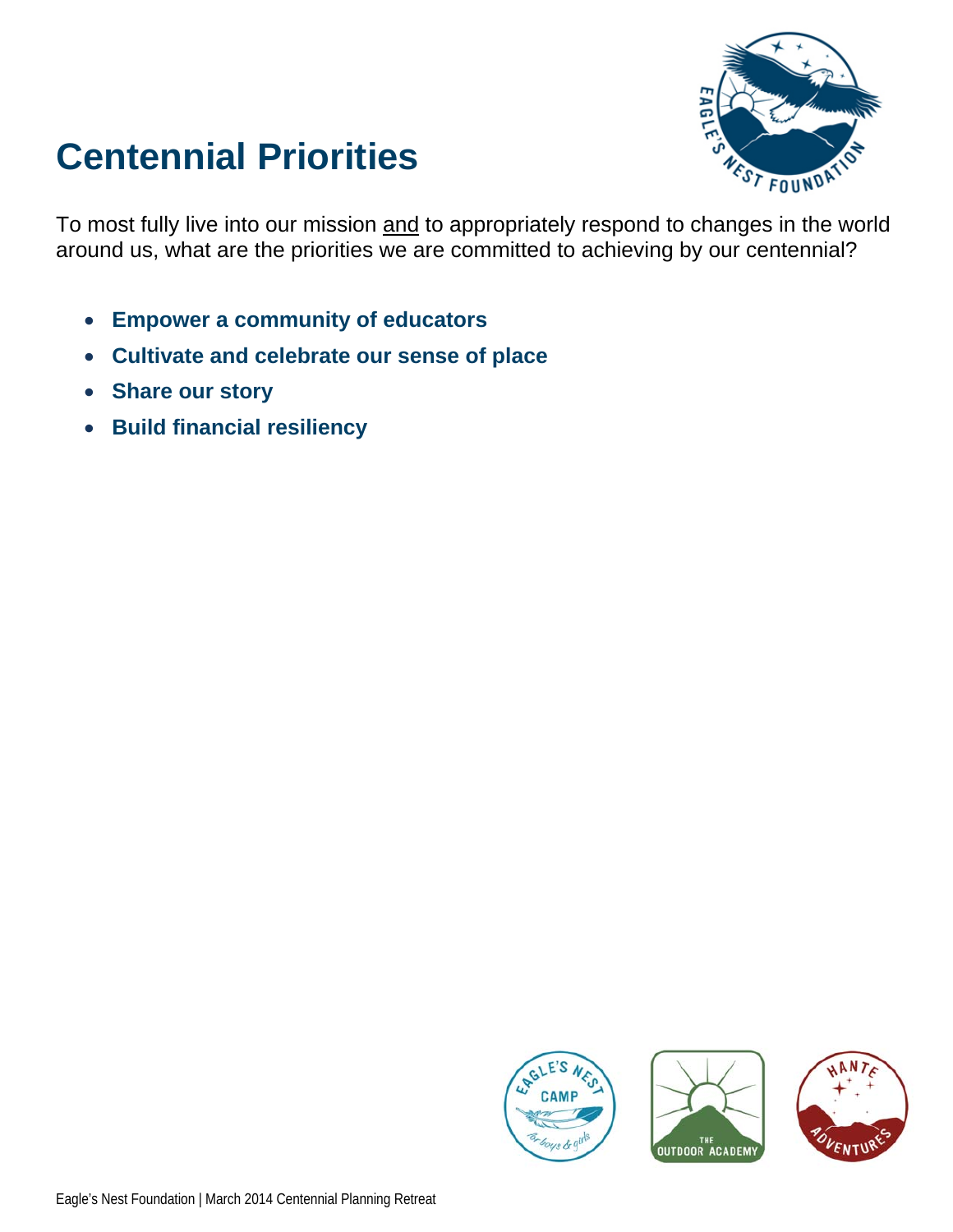

# **Empower a community of educators**

#### **Develop an organizational structure and staffing plan**

- Establish a task force of board and staff members to look at our board and administrative structure, including roles and responsibilities; the need to create new positions, or for the elimination or consolidation of positions; compensation and benefits; long-range succession planning; and future growth needs of the organization.
- Create additional opportunities for staff participation in the recruitment and selection of new employees.
- Emphasize environmental, experiential education in all leadership roles.

#### **Build a culture of employee engagement**

- Ensure that all staff roles have clear and visible opportunities for employees:
	- o To have the flexibility to manage their own work to achieve the organization's objectives;
	- o To experience a strong sense of passion and purpose in their work; and
	- o To develop new skills and grow professionally.
- Working with staff, develop processes (aligned with Eagle's Nest culture) to promote regular recognition and appreciation, build a culture of positive and developmental feedback, and regular communication with consistency and follow through.
- Provide professional development and training for all staff, including individual development plans, funding allocation and interdisciplinary cross-training.

#### **Strengthen our Centennial culture**

- Evaluate our customs and traditions with internal (alumni, staff and board) and external (outside the ENF community) input to make intentional decisions about which traditions to keep and grow, and which to compost.
- Elevate our environmental and conservation ethos.
- Define diversity for Eagle's Nest, and determine if, how and why we will invest in diversity.

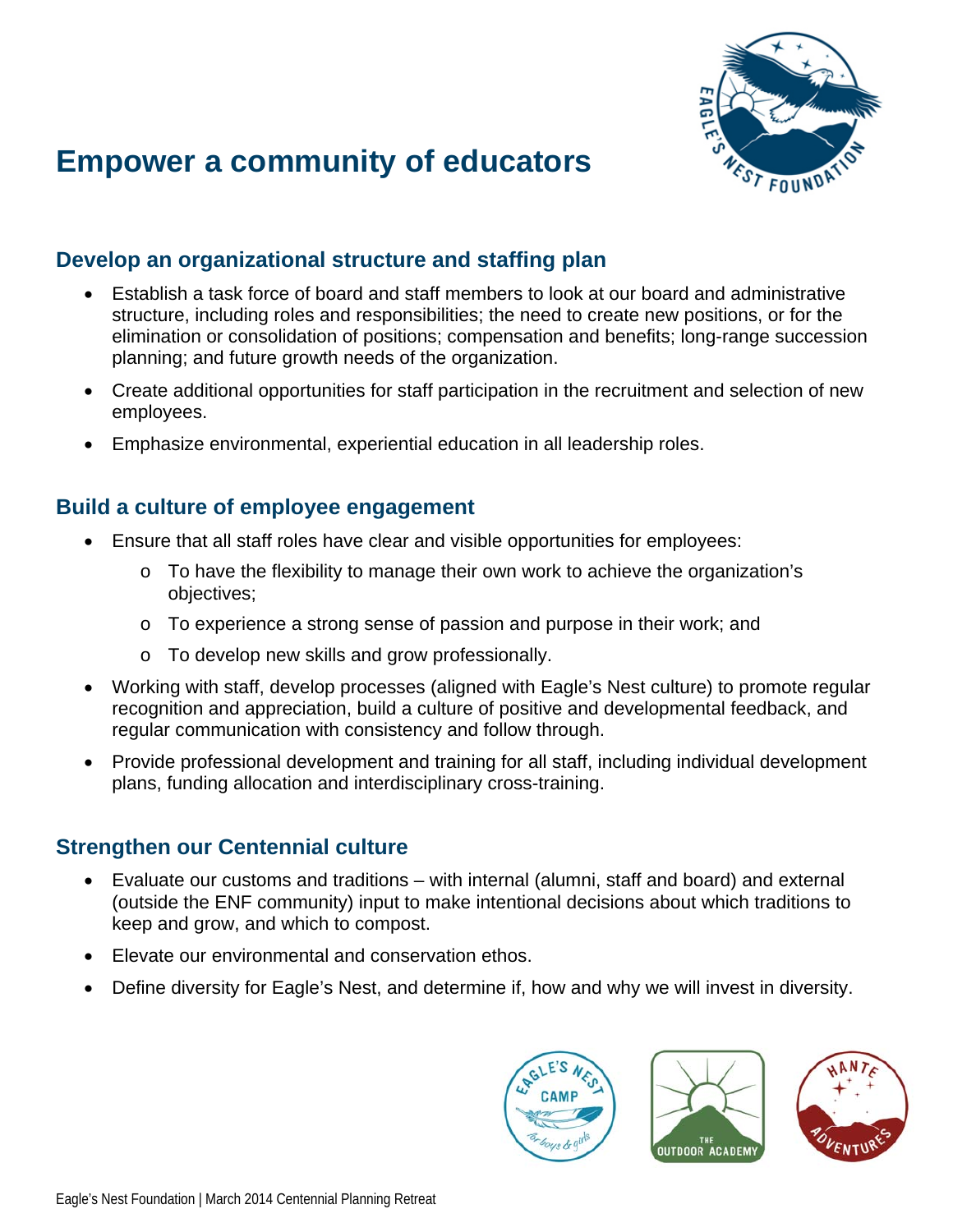

## **Cultivate and celebrate our sense of place**

#### **Develop campus sustainability plan**

- Develop an "ENF Zoning Code" including materials and practice guidelines for renovation and construction that reconnects to our 2005 core site plan. (include aesthetics, adaption, LEED)
- Develop a campus stewardship plan for conservation management of ENF property.
- Fund Capital Plan Reserve.
- Evaluate abutting properties for potential acquisition and develop a long-range growth plan.

#### **Develop a plan to consolidate ENF administration offices in Pisgah Forest**

#### **Define and embrace our "good, wild, and sacred spaces" and traditions**

- Environmental and ecosystem
- Storytelling and history
- Use intentional and consistent language
- Incorporate into campus sustainability plan
- Emphasize strong place-making
- Include emphasis on individuals discovering their own sense of place/sense of self





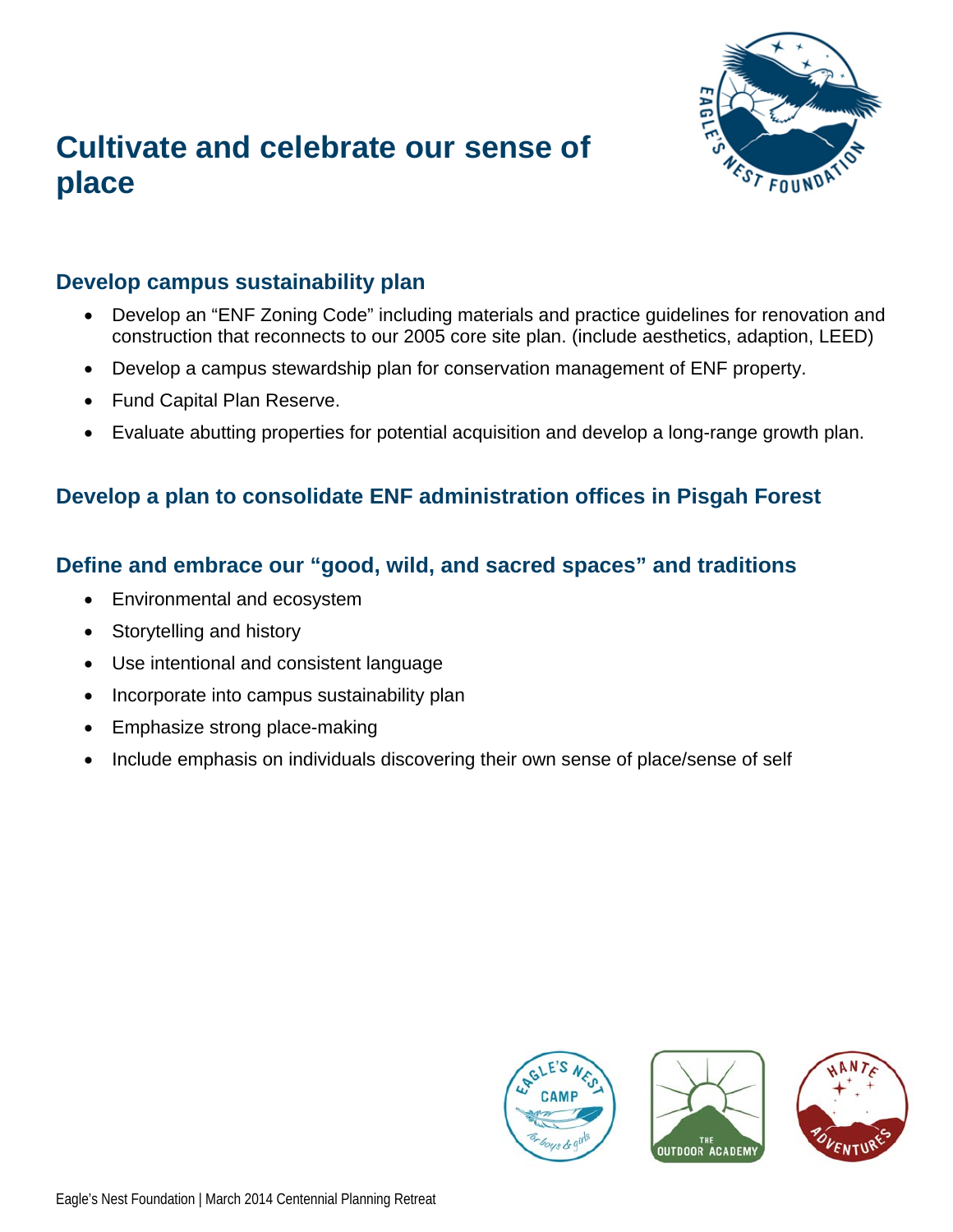# **Share our story (and tell the world we're amazing)**



### **Create an advancement plan**

- Plan should communicate mission-driven initiatives and support our centennial plan.
- Consistent language and messaging should be developed, and used internally and externally.
- Create a unified Foundation story, and emphasize the power of storytelling.
- Clear calls to action to targeted stakeholder groups.
- Develop target audiences for development, admissions and alumni groups (see below).
- Plan should support the new alumni network.

### **Develop a robust alumni network**

- Initially engage two types of communities:
	- o Geographic (where we have a strong alumni presence); and
	- o Professional (specific professional groups).
- Empower alumni to live our mission in the world, and to tell our story.
- Engage alumni in supporting our internal work.

### **Serve as a programmatic model**

- Place-based, environmental, experiential education
- Within our networks:
	- o Regional/geographic networks; and
	- o National networks (e.g., semester school, alumni).
- Integrate education into all programs with measurable results.